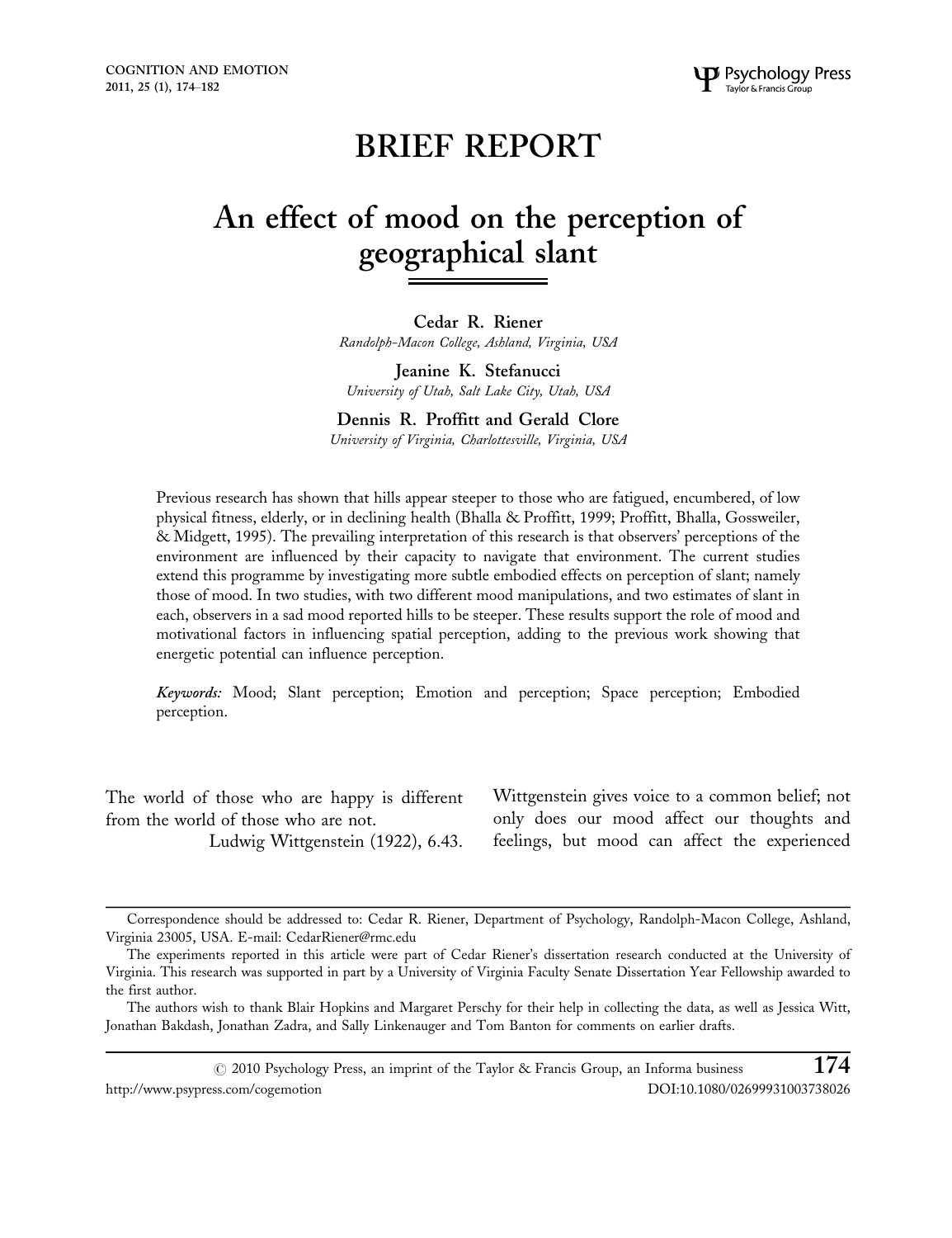world. Recent research supports this belief, showing that one's affective state can influence attention (Phelps, Ling, & Carrasco, 2006), decision making, and memory (Storbeck & Clore, 2005), thereby changing our experience of the world. But do happy people see the world differently? Contemporary research on perception of surfaces in the world (such as the slant of a hill) often focuses on environmental properties as detected by mechanisms of the eyes and visual system, rather than internal, non-optical, properties of the observer (Sedgwick, 2001). This paper offers evidence for the role of one such internal property: mood. People in positive or negative moods may see the basic geometry of the world differently.

Previous research has shown that an observer's capacity to walk up a hill affects their perception of that hill's slant (Proffitt, 2006). We hypothesise that mood also influences hill-slant perception. While previous factors of burden, fatigue, old age, and declining health have a direct effect on capacity to ascend a hill (Bhalla & Proffitt, 1999), changes in affective state do not have the same sort of direct effect. Although moods may influence judgements of task difficulty (Gendolla, Abele, & Krusken, 2001), they do not have direct influences on energetic states (Silvestrini & Gendolla, 2009). Therefore, finding that moods influence perceptions of slant could not be explained by changes in energetic states as previous findings have been. Indeed mood can exercise its influence by appearing to be embodied information about one's prospects (Clore & Huntsinger, 2007). The current research asked whether such affective information could influence perceptions of the effort required to ascend a hill without any actual change in energetic capacity. Whereas fatigue from a long run may influence perceptions of slant because of depleted energy, the experience

of negative mood might do so by serving as information that one's situation is not advantageous.

A bit of background is necessary before describing our current study. First, people systematically overestimate hill slant (Proffitt, Bhalla, Gossweiler, & Midgett, 1995). A 7-degree hill is reported to be between 25 and 30 degrees on average. Proffitt (2006) has argued that overestimation is useful because it allows increased sensitivity of judgement within the range of hills that potentially afford climbing. Thus, people are able to distinguish a 4 degree hill from a 5-degree hill (two navigable hills that require different amounts of energy) by emphasising the difference between them.<sup>1</sup> While this normative overestimation of hill slant hints at a relationship between our ability to scale a hill and our perception of its slant, several studies conducted by Proffitt and colleagues offer more direct evidence of this relationship (Bhalla & Proffitt, 1999; Proffitt et al., 1995; Stefanucci, Proffitt, Banton, & Epstein, 2005). These studies show that perception of a given hill varies with the perceiver's capacity to scale that hill. For example, hills are rated as steeper by those who have just gone on a long run, or those who are relatively less physically fit. Hence, not only are hills systematically overestimated, but that overestimation is modulated by changes in energetic capacity (see Proffitt, 2006, for a review).

According to this account, explicit perception of geographical slant is recruited for planning purposes, and the biases observed are due to increases in anticipated effort. The current studies seek to extend or constrain such an explanation. One recent study with similar goals has extended the previous energetic account into the domain of social resources. Schnall, Harber, Stefanucci, and Proffitt (2008) showed that being with a friend at a

 $1$  Although it is useful to consciously overestimate the slant of the hill, when one ascends the hill, actions must be appropriate to the physical slant of the hill. In the present studies (as in past ones), we distinguish between explicit awareness of the hill slant, assessed by a verbal measure (''How many degrees is that hill?''), a visual matching device, and an understanding of slant that supports action, reflected in a haptic measure. In previous experiments (Proffitt, 2006), the explicit awareness measures (verbal and visual) exhibit large overestimations, but the haptic measure evokes relatively accurate responses. Despite overestimation of slant, we still are able to act on the hills appropriately (i.e., we do not place our foot as if a hill were overestimated), and the palmboard measurement seems to reflect this fact.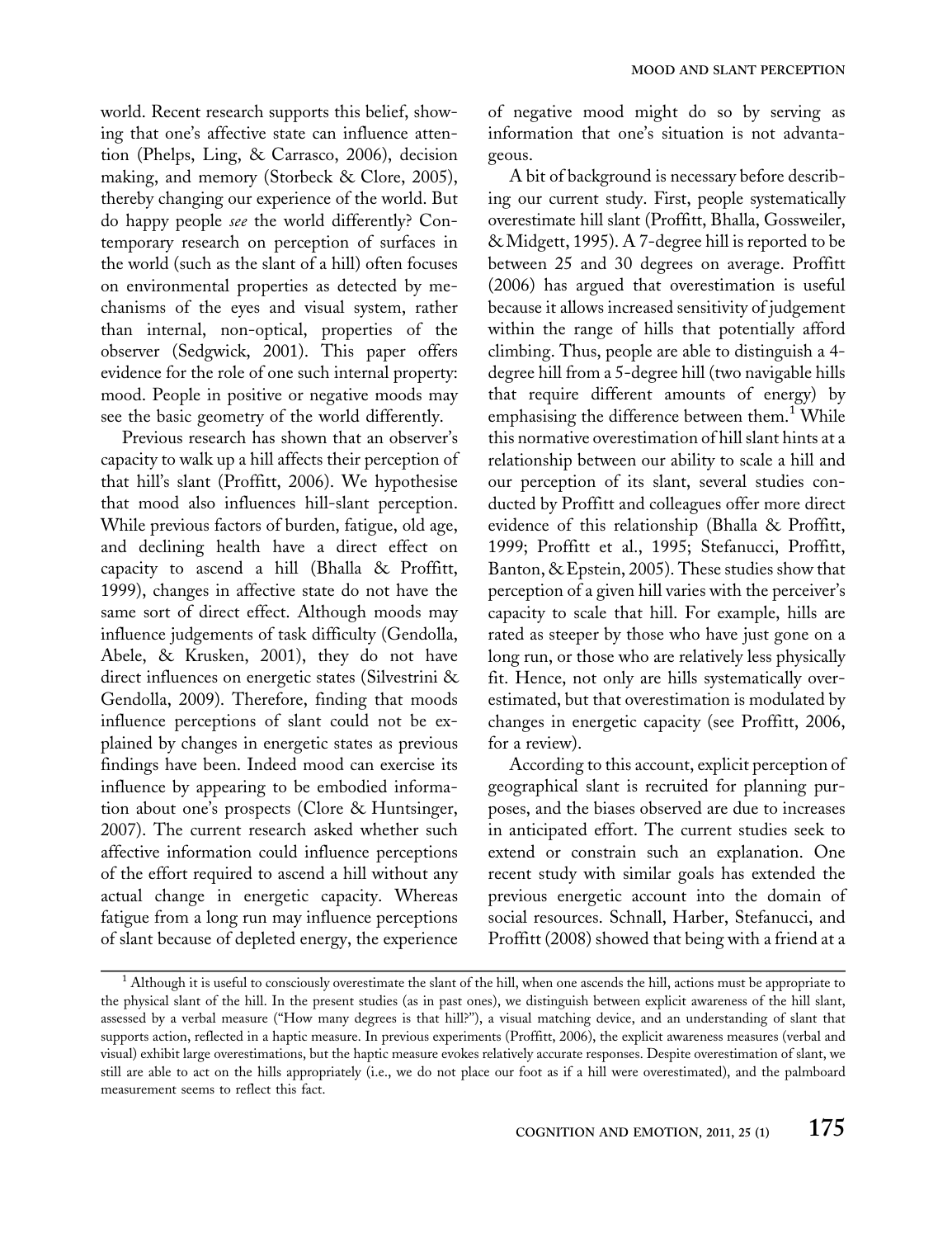hill or simply imagining a friend before judging the slant of a hill made hills seem less steep to the observer. All participants wore heavy backpacks while viewing the hill, but participants with a friend, or imagining a friend, estimated the hill to be less steep than those who were not thinking of a friend. The authors argued that psychosocial resources can influence the perception of hill slant, just as the physiological resources studied previously. The current studies suggest that mood may have a similar effect. Given that changes in mood can influence rated effort of certain tasks (Gendolla, 2000), can they likewise change the perception of slant?

In our studies we sought to manipulate mood, rather than induce emotional reactions. As opposed to moods, emotions, such as fear, anger, and disgust, are discrete reactions to particular objects or events (such as fear of a snake). A mood, on the other hand, generally has a valence (positive or negative) and a magnitude (strong or weak), but not a salient source, nor a discrete interval (Batson, Shaw, & Oleson, 1992; Clore, 1992). While emotional reactions such as fear (Stefanucci, Proffitt, Clore, & Parekh, 2008; Stefanucci & Proffitt, 2009) have been shown to influence perception of both slant and distance, mood, the subject of the current studies, has not yet been investigated in relation to the perception of spatial layout.

There are two major underlying dimensions to mood, valence (the pleasantness or unpleasantness of a mood; Watson & Clark, 1992) and arousal (Larsen & Diener, 1992; Russell, 1980). There is some disagreement about whether each dimension represents a distinct component of affect, or whether valence alone is sufficient to describe mood, and arousal should be considered separately (Barrett, 2006; Watson & Clark, 1997). Whether or not arousal belongs as a component of affect, it could present an alternative explanation for an effect of a mood manipulation on perception (see Stefanucci & Storbeck, 2009). For this reason, we administered a questionnaire (Larsen & Diener, 1992) based on the circumplex model proposed by

Russell (1980), that assessed both positive and negative affect, as well as arousal.

One purpose of the current studies was to determine whether changes in mood can influence perception of slant, independently of direct changes in energetic potential. Given that Bhalla and Proffitt (1999) have shown the robust effect of energetic states (such as fatigue and fitness), it would be a novel contribution to show that affect can influence perception, using manipulations that do not directly influence energetic state. This finding would extend the evidence from Schnall et al. (2008a) and Stefanucci et al. (2008), that affect can indeed influence slant perception.

# EXPERIMENT 1: MOOD INFLUENCES THE PERCEPTION OF SLANT

The first study demonstrated the existence of the effect of mood on perception of slant using a simple paradigm. A common method was chosen that used music as a mood induction, with pieces that had previously been shown to influence mood (Niedenthal & Setterlund, 1994). The slant measures used were those described in studies by Proffitt and colleagues (e.g., Bhalla & Proffitt, 1999).

## Method

Participants. Fifty-seven (33 female, 24 male) undergraduates participated in the study for course credit or payment. There were 28 in the negative mood group (17 females, 11 males), and 29 (16 females, 13 males) in the positive mood group.

Design. Participants assessed the slant of a 5-degree hill near the psychology building. They did so by verbally reporting the slant of the hill in degrees (where 0 is flat and 90 is a vertical cliff), by adjusting the visual matching disk and by adjusting the haptic palmboard (both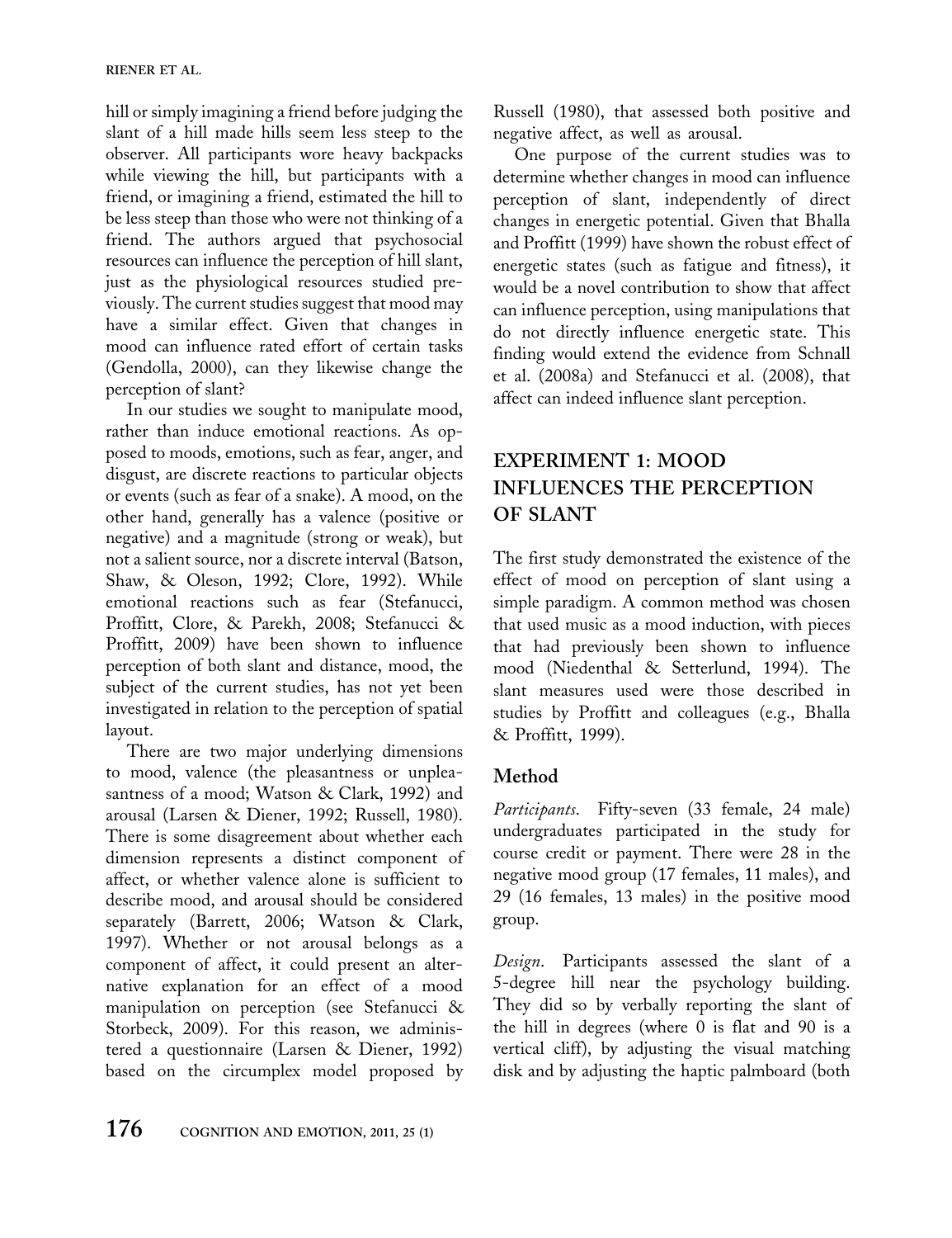devices were used in previous slant studies, e.g., Bhalla & Proffitt, 1999).

Participants listened to music through headphones. They were randomly assigned to either the happy music (Mozart's Eine Kleine Nachtmusik) or sad music (Mahler's Adagietto) condition. The music was looped to be continuously presented throughout the experiment. Participants also completed a mood questionnaire by rating how well mood-related adjectives, adapted from the Current Mood Report (Larsen & Diener, 1992), described their feelings at that moment.

Procedure. Participants were told that they would be listening to music for the entire experiment. They believed that the experiment concerned the role of music in a variety of perceptual tasks. To begin, they sat in a room with dimmed light and listened to the music for five minutes. They were urged to listen to the music, and to "really get into it", but not to fall asleep. After five minutes, still listening to the music through headphones, they were led outside to a hill and asked to judge its slant, verbally (how many degrees, when 0 is flat and 90 is a vertical cliff), visually and by adjusting a haptic device in which they matched the angle of their palm to the slant of the hill (while looking at the hill, not at their hand). The order of the verbal and visual measures was counterbalanced. Then, participants came back into the lab, stopped the music, and completed the mood questionnaire. Finally, participants were fully debriefed.

#### Results

Participants who responded with a verbal estimate of 10 degrees or less were excluded from the analysis. Very few people respond with such a low estimate without prior knowledge of actual hill slants. When directly questioned after the study, many who responded in this way admitted to knowing that hills are typically overestimated. There were 11 participants excluded because of a verbal estimate of 10 degrees or less. Five were in the positive mood condition and 6 in the negative mood condition. Three additional participants (2 positive, 1 negative) were excluded from the analysis because their estimates were more than 2 standard deviations greater than the mean.

Slant. A one-way analysis of variance (ANOVA) indicated that participants in the negative mood condition visually estimated ( $M = 23.4$ ,  $SE = 1.4$ ) the hill to be steeper than those in the positive mood group  $(M=18.78, \, SE=1.44), \, F(1, 41) =$ 5.22,  $p = .03$ ,  $\eta_p^2 = .09$  (see Figure 1). A similar, but slightly smaller, trend was found for the verbal measure (positive:  $M = 26.95$ ,  $SE = 2.00$ ; negative:  $M = 22.52$ ,  $SE = 1.46$ ,  $F(1, 41) = 3.31$ ,  $p = .08$ . The haptic estimates were not different across condition,  $p = .33$ .

Mood. The mood questionnaire was analysed by computing a composite z-score for valence and arousal by weighting the adjectives in the list depending on their relative valence and arousal (Larsen & Diener, 1992). There were no differences across condition in either the valence score,  $p > .5$ , or the arousal score,  $p > .4$ .

When participants listened to sad music (Mahler's *Adagietto*), they estimated the hill to be steeper on average than those who listened to happy music (Mozart's Eine Kleine Nachtmusik). In Experiment 1, the visual measure was influenced by the music, while the verbal measure showed a non-significant trend. However, responses on the mood questionnaire showed no significant differences between the groups. There are several alternative explanations for these results. The difference in slant estimates between the groups may have been due to changes in mood that were too subtle to be reflected in the mood questionnaire. Or perhaps mood was dampened either by responding to the slant measure or by returning to the lab before responding to the mood measure. Finally, it is possible that the mood manipulation was ineffective and some other factor is responsible for the difference in slant estimates between the groups. In Experiment 2, we used a different mood manipulation, and added more adjectives to the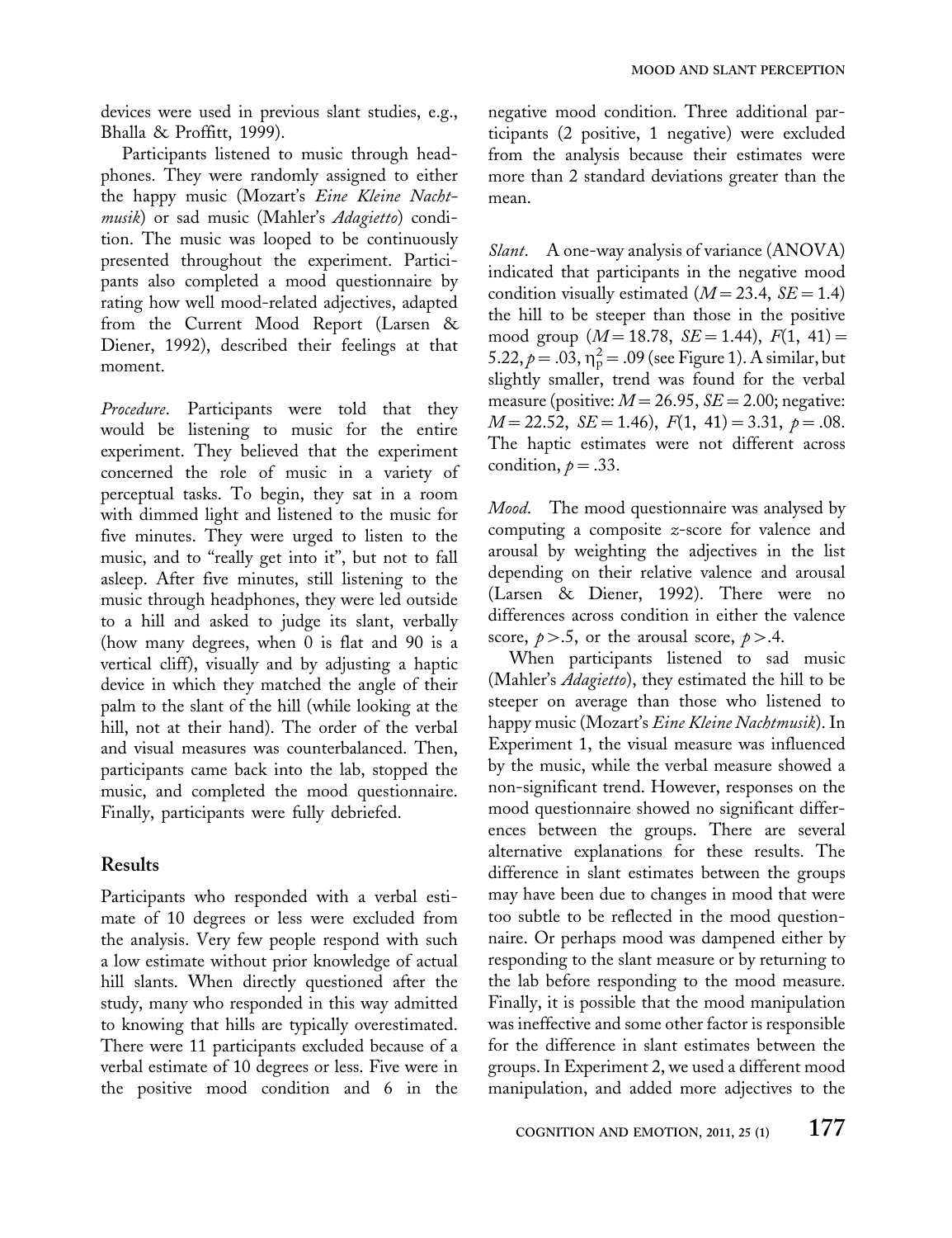

Figure 1. Mean estimates of hill slant by mood (music) condition. Bars represent one standard error of the mean.

mood questionnaire to address these possible alternatives.

## EXPERIMENT 2: A DIFFERENT MOOD MANIPULATION ALSO INFLUENCES JUDGEMENTS OF SLANT

For the following study, we manipulated mood in a more direct way, while introducing a cover story designed to mask the intention of the mood induction. Specifically, participants wrote an emotional story (Schwarz & Clore, 1983) but were told that we were interested in the effect of outlining on the quality of writing.

### Method

Participants. Twenty-five University of Virginia undergraduates (17 female, 8 male) participated in the study for course credit. There were 13 in the

178 COGNITION AND EMOTION, 2011, 25 (1)

happy condition (4 males and 9 females) and 12 in the sad condition (4 males and 8 females).

Design. The same hill was used as in Experiment 1. Instead of music, the mood manipulation involved writing an outline of a personal story of an emotional nature, and then later writing that story. Participants in the sad condition wrote of a negative personal experience, and participants in the happy condition wrote of a positive personal experience. The words "negative" and "positive" were used so as to not call participants' attention to mood (e.g., being happy or sad). Participants wrote their outlines and stories on a legal pad on a clipboard. The circumplex questionnaire was used to assess mood, but more adjectives were added to increase the reliability of the separation of arousal and valence.

Procedure. Participants first heard instructions for the entire experiment and then spent 5 minutes outlining and thinking about either a very positive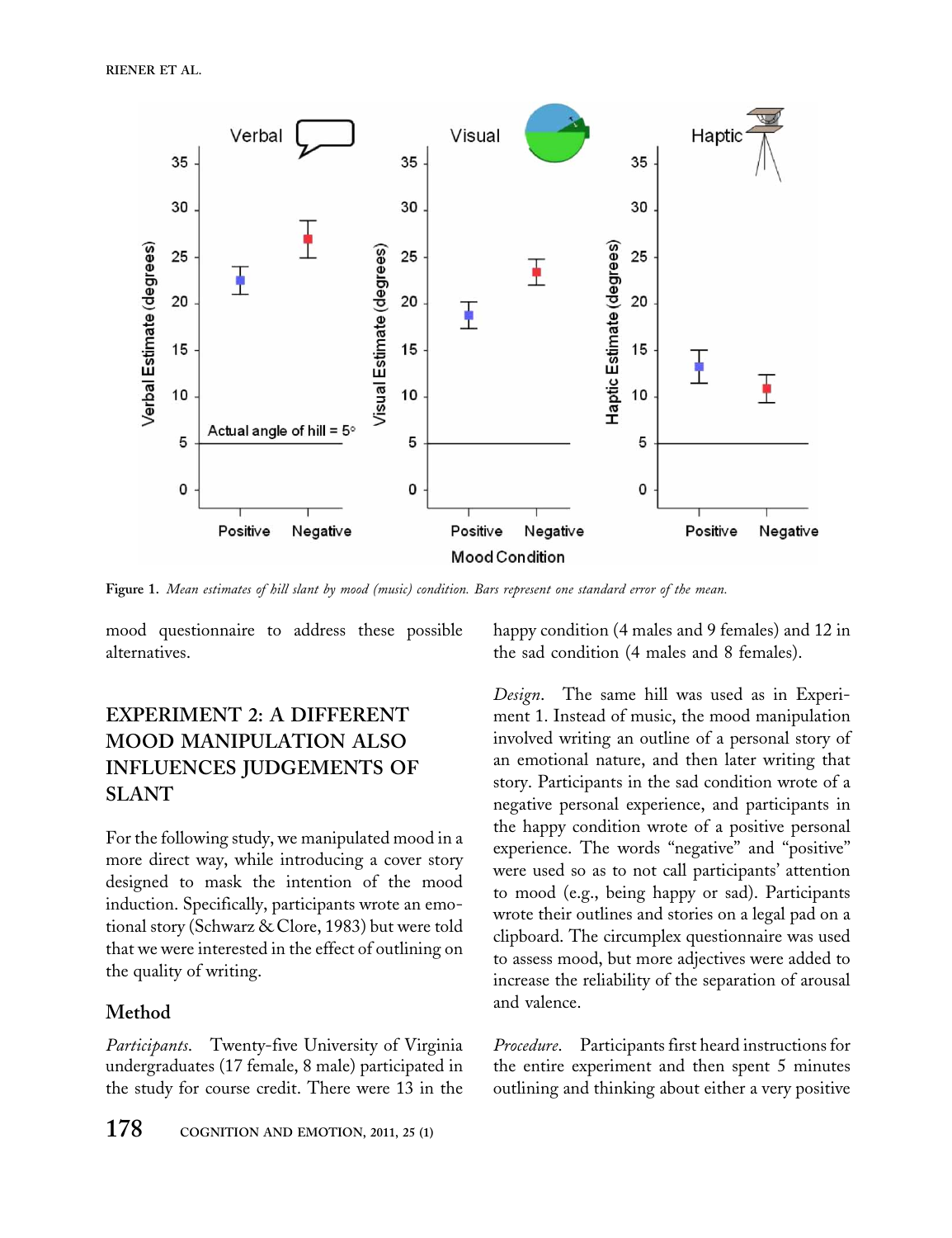event or a very negative event in their lives (Schwarz & Clore, 1983). The mood manipulation was masked by telling the participants that we were interested in how the quality and character of their writing was influenced by outlining, then taking a short break, as opposed to outlining and writing without a break. The measures of slant were presented to the participants as a ''distractor task'' between the outlining and writing about the event. Participants were asked to continue to think about their outline and their story, as they went outside to do the "other" tasks. This procedure was intended to maintain the mood elicited by the writing manipulation as participants went outside.

After outlining for 5 minutes, participants were led outside to the hill to make three estimates of slant. Verbal and visual measures were presented in counterbalanced order, while the haptic measure was presented last.<sup>2</sup>

Again, by informing participants at the beginning of the study that they would return and continue to write after the task outside, the intention was to maintain the emotional experience. After making the slant judgements, they returned to the lab and wrote about the emotional event for another 5 minutes. After the 5 minutes of writing, participants were interrupted, and told that it was okay if they were not finished with their story. They were then given the Current Mood Report to assess their emotional state.

#### Results

Slant. Six participants were excluded (3 in each condition), based on the criteria of verbal estimates of 10 degrees or less. A one-way ANOVA indicated that those in the negative mood group reported the hill to be steeper than those in the positive mood group in both verbal (negative:  $M = 23.4$ ,  $SE = 2.5$ ; positive:  $M = 16.56$ ,  $SE =$ 1.2),  $F(1, 17) = 5.66$ ,  $p = .03$ ,  $\eta_p^2 = .21$  and visual estimates of slant (negative:  $M = 21.80$ ,  $SE = 2.05$ ; positive:  $M = 14.56$ ,  $SE = 1.06$ ),  $F(1, 17) = 9.23$ ,

 $p < .01$ ,  $\eta_{\rm p}^2 = .31$  (see Figure 2). Haptic estimates were no different across conditions,  $p > .5$ .

Mood. The mood questionnaire also indicated significant differences between the groups. Participant ratings on the adjectives were again split into weighted z-scores for valence and arousal. Those in the positive mood condition reported themselves to be significantly happier (higher valence) than those in the sad condition,  $F(1,$  $17$ ) = 18.80,  $p < .001$ ,  $\eta_p^2 = .53$ ).

To assess the independent contribution of valence and arousal we conducted a separate multiple regression for each slant measure, with simultaneous entry of valence and arousal. Valence but not arousal was a significant predictor of the verbal measure, and had a unique contribution\* valence:  $b = -3.32$ ,  $t(2, 16) = -2.26$ ,  $p = .04$ ; arousal:  $b = -1.56$ ,  $t(2, 16) = -1.03$ ,  $p = .32$ . The visual measure had significant and unique contributions from both valence and arousalvalence:  $b = -2.6$ ,  $t(2, 16) = -2.28$ ,  $p = .04$ ; arousal:  $b = -2.8$ ,  $t(2, 16) = -2.37$ ,  $p = .03$ ).

#### GENERAL DISCUSSION

The experiments, as a pair, lend support to the hypothesis that mood can influence slant perception. Experiment 1 induced mood using music. Those who listened to sad music (Mahler's Adagietto) reported the hill to be steeper than those who listened to the happy music (Mozart's Eine Kleine Nachtmusik). Did the music influence mood, as was intended, or did it change something else? Experiment 2 replicated the difference in slant judgements between the mood groups using a different manipulation of mood. In this experiment, participants wrote about a positive or negative personal experience, and then judged the slant of the hill. Those in the negative mood group estimated the hill to be steeper than those in the positive mood group.

 $2$  The conscious estimates were of more interest for the current studies, and were therefore first, to minimise influence of the haptic estimate, which in previous studies (Proffitt, 2006) has been found to be unaffected by manipulation of physiological state. The verbal and visual estimates were counterbalanced to account for any influence they might have on each other.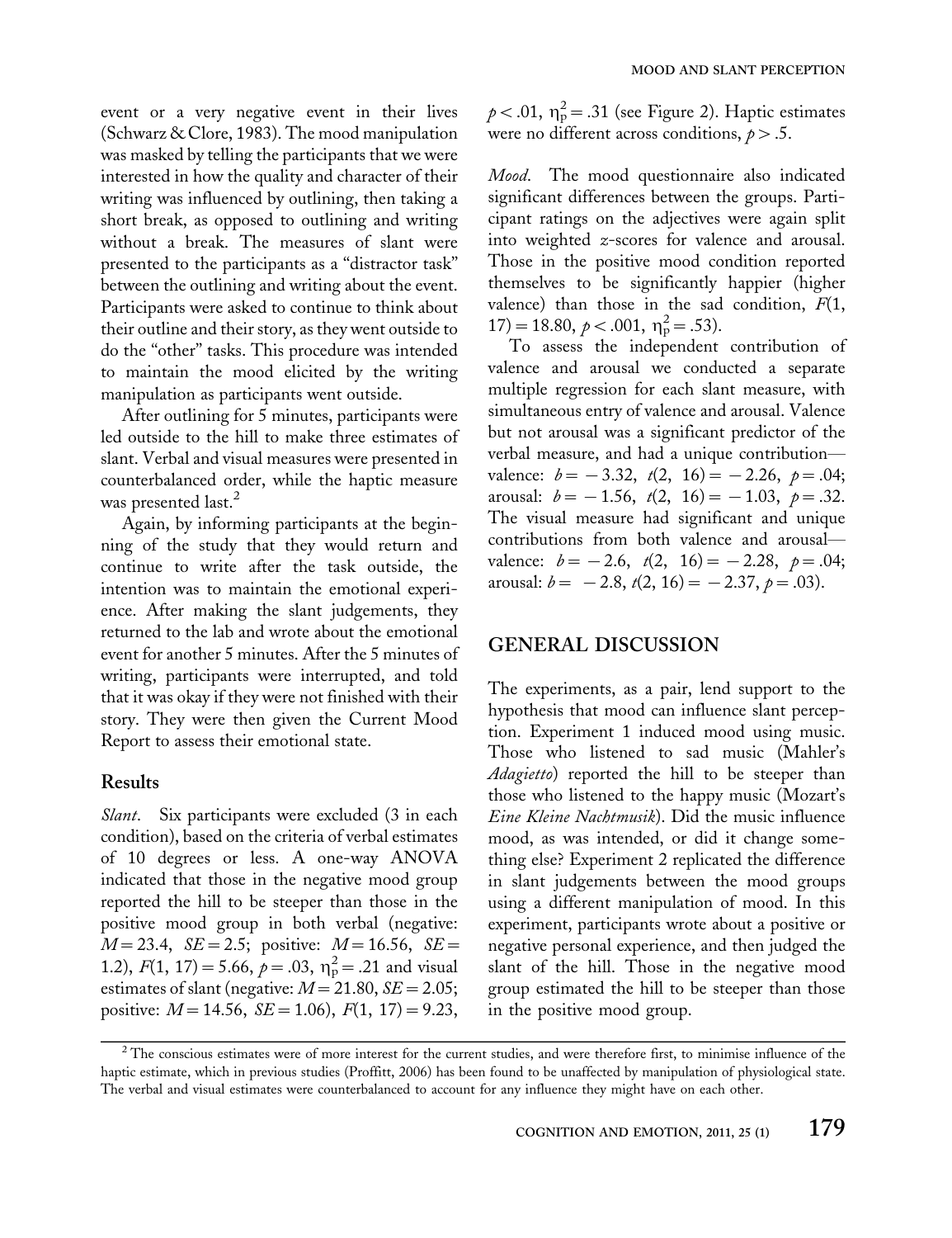

Figure 2. Mean estimates of hill slant by mood (writing) condition. Bars represent one standard error of the mean.

If perception is indeed being affected, and mood is instrumental in this change in perception, how does this effect occur? We consider three possibilities.

The effect may be mediated by differences in attention. Bridgeman and Hoover (2005) have shown that directing observers' attention to different locations (elevations) on the hill affects estimates of the slant. For example, looking up toward the top of the hill makes the hill look steeper than looking closer to where one is standing. In the current studies, if sad mood caused participants to look at the top of the hill, it should have looked steeper (''Gosh, look at that huge hill I have to walk up''). On the other hand, if happy mood caused them to look at the hill right in front of them it should have looked shallower (''Take life one step at a time''). Bar Anan and colleagues (Bar-Anan, Liberman, & Trope, 2006) documented a similar effect, in which individuals in a happy mood were faster to notice an object in the foreground than in the background, whereas sad participants attended to the background.

The second possible mechanism involves affect as information. Schwarz and Clore (1983) first proposed that mood can have an informational influence on judgement, and that this informational influence was not due to mood-congruent memory effects (Bower, 1981). When people make an evaluative judgement, rather than engaging in a biased search of memory for affect-congruent memories, they may ask themselves, "How do I feel about this?'' Basic to this position is the assumption that the strength of the informational impact corresponds to the diagnosticity of the affective reaction for assessing the object of judgement. Gendolla and colleagues (Gendolla, 2000) suggested that mood is especially diagnostic for evaluative judgements such as, ''How much effort do I have to mobilise?'' In several studies (Gendolla et al., 2001; Gendolla & Krusken, 2002), Gendolla and colleagues demonstrated that for people in positive moods, the subjective demands of various tasks are lower than for people in negative moods. In short, for happy people, tasks are generally judged as easier. In the current studies, mood may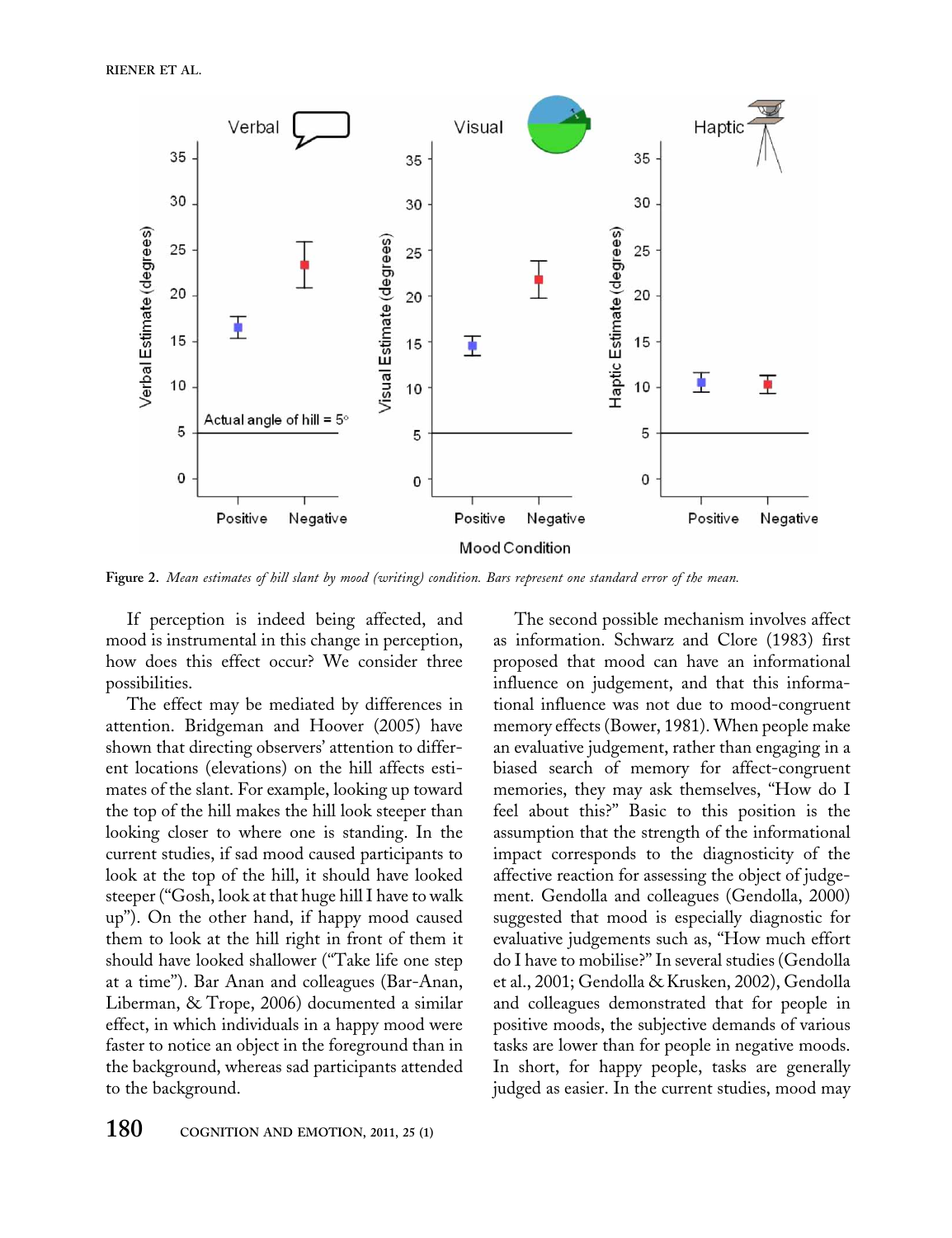have influenced effort perceptions as participants looked at the hill. Those in a sad mood may have perceived it to be more effortful to climb and therefore more steep.

A third possible mechanism is based on an energetic account involving blood glucose levels. The effort explanation proposed by Proffitt (2006) has shown influences of depleted energy (fatigue) or capacity (lesser physical fitness) on perception of slant, but has not until recently linked this to the biology of how the body stores and metabolises energy. In a recent set of experiments, Schnall, Zadra, and Proffitt (in press) did just that. Participants began by depleting blood glucose during a self-control task. Then energy was replenished (with a sugared drink) for some participants, but not for others (with a diet drink). All participants then viewed a hill while wearing a backpack. Those participants who remained glucose-depleted reported the hill to be steeper than those who drank the sugared drink.

This finding could apply to the current results, if being in a negative mood requires (or depletes) more blood glucose than being in a positive mood. This possibility is supported by a series of studies by Gailliot et al. (2007), showing that self-control tasks deplete glucose. Given that blood glucose is used for demanding executive tasks, perhaps a negative mood engages regulatory processes that increase glucose use.

Alternatively, one might combine the glucose and affect-as-information explanations. Whether or not sad mood depletes resources, negative affect seems likely to serve as embodied information about scarce resources (or about the danger of resource depletion), leading to a conservative policy with respect to the perception of environmental affordances. Thus, actual resource depletion and embodied experiences of mood that signal likely resource depletion may both contribute to perceptions of physical layout.

While the mechanism remains to be discovered, the current studies indicate that the world can appear differently to those in different moods. We suggest that mood not only changes our interpretations of social or emotional events, but can also change our perceptions of the scale of the

world. These findings help expand our understanding of non-optical influences on perception, as well as of the power of mood to shape our experience.

> Manuscript received 11 September 2009 Revised manuscript received 4 February 2010 Manuscript accepted 10 February 2010 First published online 30 April 2010

### **REFERENCES**

- Bar-Anan, Y., Liberman, N., & Trope, Y. (2006). The association between psychological distance and construal level: Evidence from an Implicit Association Test. Journal of Experimental Psychology: General,  $135(4)$ , 609-622.
- Barrett, L. F. (2006). Valence is a basic building block of emotional life. Journal of Research in Personality,  $40(1), 35-55.$
- Batson, D., Shaw, L. L., & Oleson, K. C. (1992). Differentiating affect, mood and emotion: Toward functionally based conceptual distinctions. In M. Clark (Ed.), Emotion. Review of personality and social psychology (No. 13, pp. 294-326). Thousand Oaks, CA: Sage.
- Bhalla, M., & Proffitt, D. R. (1999). Visual-motor recalibration in geographical slant perception. Journal of Experimental Psychology: Human Perception and Performance, 25(4), 1076-1096.
- Bower, G. H. (1981). Mood and memory. American Psychologist, 36, 129-148.
- Bridgeman, B., & Hoover, M. (2005, November) Perception of slopes of hills is more accurate in near space. Talk presented at the Annual Meeting of the Psychonomic Society, Vancouver, BC.
- Clore, G. L. (1992). Cognitive phenomenology: Feelings and the construction of judgment. In L. L. Martin & A. Tesser (Eds.), The construction of social judgments (pp. 133-163). Hillsdale, NJ: Lawrence Erlbaum Associates, Inc.
- Clore, G. L., & Huntsinger, J. R. (2007). How emotions inform judgment and regulate thought. Trends in Cognitive Science, 11, 393-399.
- Gailliot, M. T., Baumeister, R. F., DeWall, C. N., Maner, J. K., Plant, E. A., Tice, D. M., et al. (2007). Self-control relies on glucose as a limited energy source: Willpower is more than a metaphor. Journal of Personality and Social Psychology, 92, 325-336.

COGNITION AND EMOTION, 2011, 25  $(1)$  181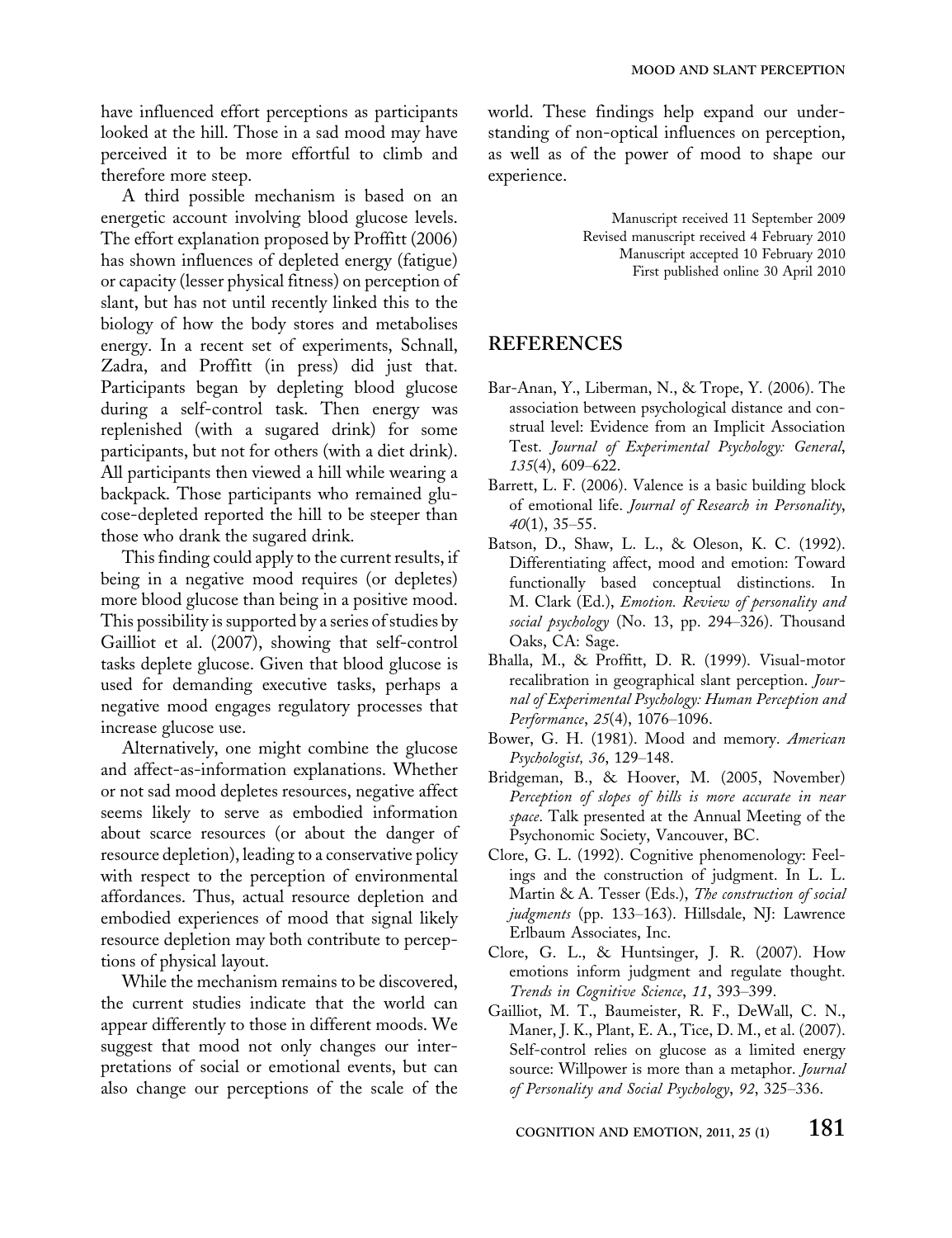- Gendolla, G. H. E. (2000). On the impact of mood on behavior: An integrative theory and a review. Review of General Psychology,  $4(4)$ , 378-408.
- Gendolla, G. H. E., Abele, A. E., & Krusken, J. (2001). The informational impact of mood on effort mobilization: A study of cardiovascular and electrodermal responses. Emotion,  $1(1)$ ,  $12-24$ .
- Gendolla, G. H. E., & Krusken, J. (2002). Mood state, task demand, and effort-related cardiovascular response. Cognition and Emotion,  $16(5)$ ,  $577-603$ .
- Larsen, R. J., & Diener, E. (1992). Promises and problems with the circumplex model of emotion. Review of Personality and social Psychology, 13, 25-59.
- Niedenthal, P. M., & Setterlund, M. B. (1994). Emotion congruence in perception. Personality and Social Psychology Bulletin, 20(4), 401-411.
- Phelps, E., Ling, S., & Carrasco, M. (2006). Emotion facilitates perception and boosts the perceptual benefits of attention. Psychological: Science, 17(4),  $292 - 299.$
- Proffitt, D. R. (2006). Embodied perception and the economy of action. Perspectives on Psychological Science,  $1(2)$ ,  $110-122$ .
- Proffitt, D. R., Bhalla, M., Gossweiler, R., & Midgett, J. (1995). Perceiving geographical slant. Psychonomic Bulletin & Review,  $2(4)$ , 409-428.
- Russell, J. A. (1980). A circumplex model of affect. Journal of Personality and Social Psychology, 39(6), 1161-1178.
- Schnall, S., Harber, K., Stefanucci, J. K., & Proffitt, D. R. (2008). Social support and the perception of geographical slant. Journal of Experimental Social Psychology, 44, 1246-1255.
- Schnall, S., Zadra, J., & Proffitt, D. R. (in press). Direct evidence for the economy of action: Glucose and the perception of geographical slant. Perception.
- Schwarz, N., & Clore, G. L. (1983). Mood, misattribution, and judgments of well-being: Informative and directive functions of affective states. Journal of Personality and Social Psychology, 45(3), 513–523.
- Sedgwick, H. A. (2001). Visual space perception. In E. B. Goldstein (Ed.), Blackwell handbook of perception (pp. 128-156). Oxford, UK: Blackwell.
- Silvestrini, N., & Gendolla, G. H. E. (2009). Moodregulative hedonic incentive interacts with mood and task difficulty to determine effort-related cardiovascular response and facial EMG. Biological  $P$ sychology, 82, 54–63.
- Stefanucci, J.K., & Proffitt, D.R. (2009). The roles of altitude and fear in the perception of heights. Journal of Experimental Psychology: Human Perception & Performance, 35, 424-438.
- Stefanucci, J. K., Proffitt, D. R., Banton, T., & Epstein, W. (2005). Distances appear different on hills. Perception  $\Im$  Psychophysics, 67(6), 1052-1060.
- Stefanucci, J. K., Proffitt, D. R., Clore, G. L., & Parekh, N. (2008). Skating down a steeper slope: Fear influences the perception of geographical slant. Perception, 37, 321–323.
- Stefanucci, J. K., & Storbeck, J. (2009). Don't look down: Emotional arousal elevates height perception. Journal of Experimental Psychology: General, 138, 131-145.
- Storbeck, J., & Clore, G. L. (2005). With sadness comes accuracy, with happiness, false memory: Mood and the false memory effect. Psychological Science, 16, 785-791.
- Watson, D., & Clark, L. A. (1992). Affects separable and inseparable: On the hierarchical arrangement of the negative affects. Journal of Personality and Social  $P<sub>s</sub>$ ychology, 62(3), 489-505.
- Watson, D., & Clark, L. A. (1997). Measurement and mismeasurement of mood: Recurrent and emergent issues. Journal of Personality Assessment, 68(2), 267-296.
- Wittgenstein, L. (1922). Tractatus Logico-Philosophicus (C.K. Ogden, Trans.) (6.43). London: Kegan Paul Ltd.